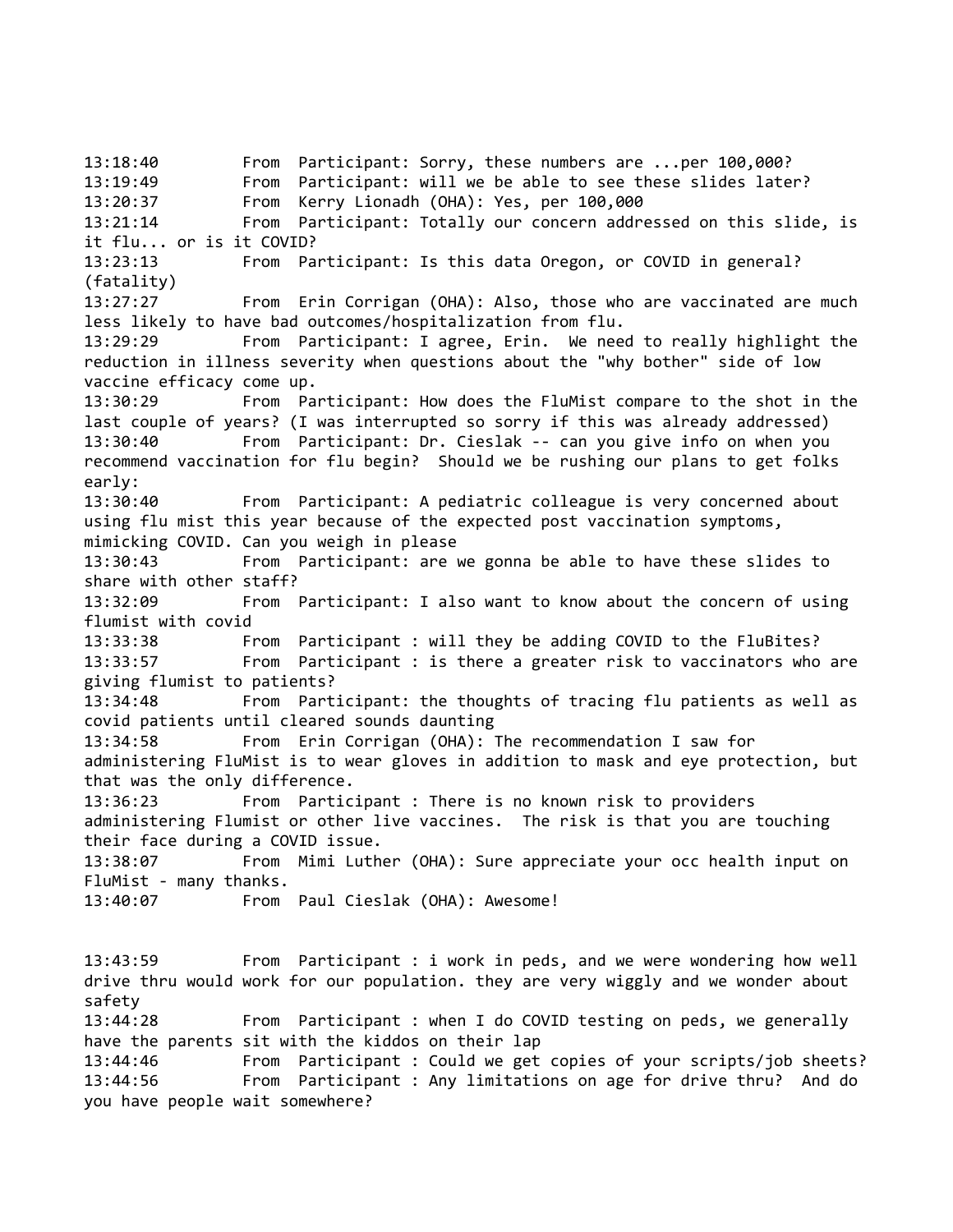13:45:15 From Mimi Luther (OHA): We will make sure to ask Dr. Bob to make them available through our VFC Help Desk. 13:45:17 From Participant: There is a great CPP webinar featuring a pediatrician who has been doing drive thru flu clinics for 18 years. They feel it's easier and safer having kids in car seats. 13:45:58 From Participant : Would love to see that! It's a question my providers have as well. 13:46:38 From Participant: Here's the link: https://register.gotowebinar.com/recording/7940175305793668877 13:46:29 From Paul Cieslak (OHA): I think Dr. Bob's military experience has equipped him well for this kind of effort! 13:48:07 From Participant: Did the state provide high dose flu vaccine too? 13:48:29 From Participant : Great question re high dose flu vaccine 13:48:36 From Participant : There has been an increase in education around preventing shoulder injuries, how do you accomplish proper technique while people are in their cars of different heights? 13:49:03 From Mimi Luther : that is a very common question I'm getting from nurses [re: injuries]. 13:48:58 From Participant: When you promoted the event, did you ask people to leave pets home? 13:49:17 From Participant: What is "dwell time"? 13:49:19 From Jenne McKibben (OHA): Do you have kids stay in their car seat? 13:49:34 From Participant: I wonder if nursing students will be available this year since many colleges are remote only and deferring clinicals to later 13:50:21 From Participant: kids can move all over the place in the car seat, they kind of buck their legs unless held down snugly 13:50:32 From Participant: Most of the children were placed on the parent's lap. Some stayed in the car seat but that is harder to do. 13:50:35 From Participant: @Bob - do the clients print out their Dispense Assist paper or do you use the electronic version for your records? And how do you associate shot info with client (lot#, etc)? 13:51:30 From Participant: We had people come in with paper printed copies and already in dispense assist. Each was given a bar code to match with vaccine entry 13:51:46 From Participant: I would also love to hear about how you promote and see the materials you use. 13:53:13 From Participant: Can the driver get vaccinated? What about possible reactions? 13:53:38 From Participant : @Bob -- what changes do you foresee to help avoid COVID risk to your vaccinators? Touching the cars, etc... 13:56:52 From Participant: Do you have an adjacent parking lot for dwell time? 13:56:57 From Participant: He said he'll 'send out' copies of his scripts and job sheets - so probably I assume we'd set those the same way we'd get copies of this presentation? Namely contact VFC helpdesk @ 971-673-4832 VFC.help@state.or.us 13:57:25 From Participant : I think "dwell time" is meant to refer to how long a client took to get through the whole clinic. 13:57:44 From Participant: How are you storing the vaccine during the drive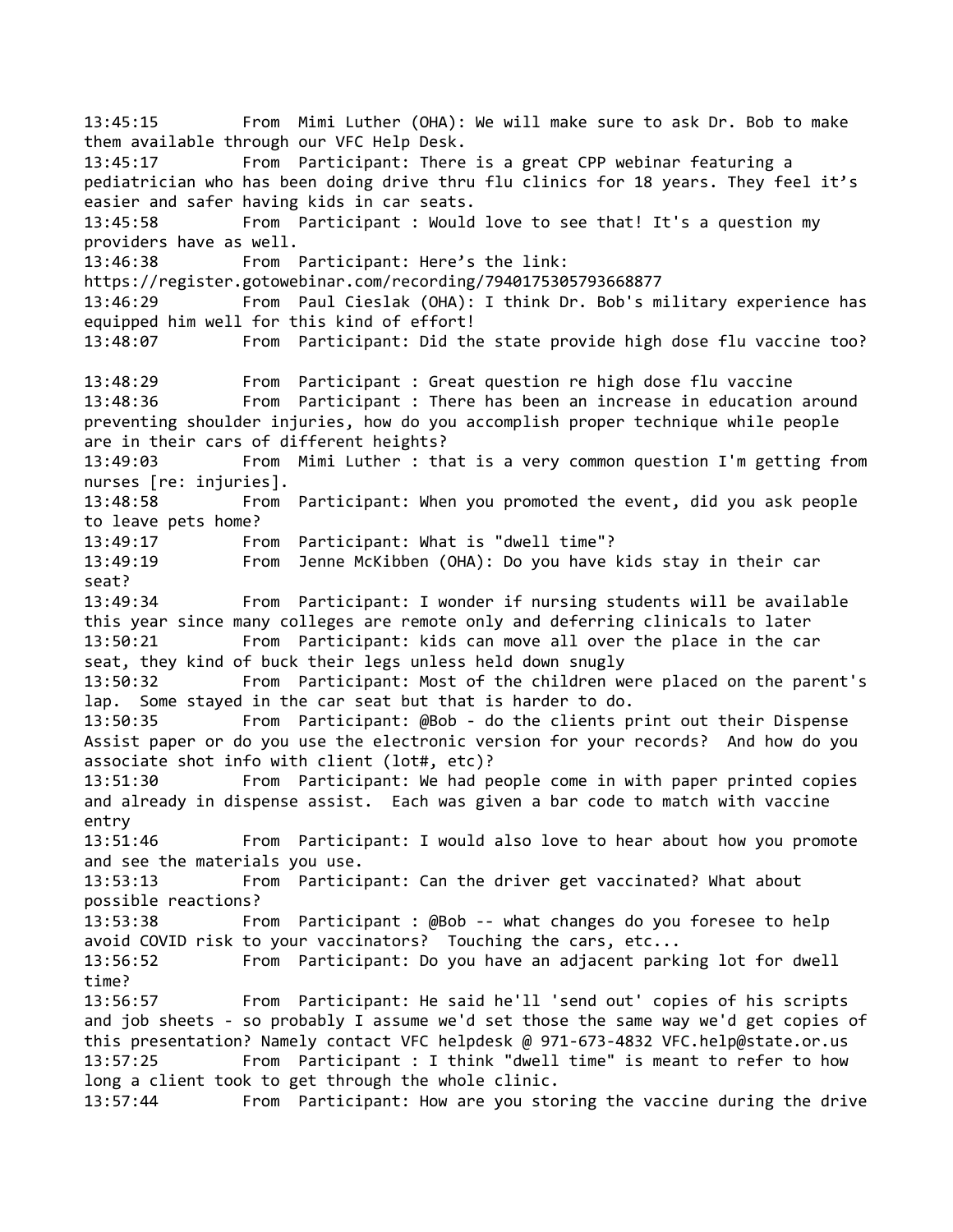thru? 13:57:46 From Amy Kost (OHA): yes, scripts and job sheets will be available through VFC helpdesk @ 971-673-4832 VFC.help@state.or.us 13:58:40 From Participant : How are lot numbers/etc. documented? What if patient requests confirmation of receiving the vaccine, did you provide this? 13:58:47 From Participant : We have portable units that plug in on site. LogTag temp loggers are monitored hourly thru the event. 13:58:48 From Participant : Are vaccines documented in ALERT? Participant : All vaccines were entered into Alert. 14:01:39 From Participant: What are your portable units like? Are they like the dorm fridges? 14:01:48 From Participant : Can we get specifics on units used in your materials? 14:02:21 From Participant: That would be incredibly helpful! 14:02:44 From Mimi Luther (OHA): Please never ever use dorm style fridges for vaccine storage! 14:03:08 From Participant: Mimi - why? 14:03:09 From Mimi Luther (OHA): There are some great new portable units that do not require electricity or battery. 14:03:14 From Participant: We have 2 Engel units that are both electric and DC powered. We also have 1 large cooler that stores quite a bit of vaccine that is powered the same. 14:03:26 From Mimi Luther (OHA): google phase change materiel vaccine storage 14:03:43 From Participant: We will be able to get the power point presentation? 14:04:48 From Participant: Mimi - can you send a link that shows where we can access these new portable units? 14:05:50 From Mimi Luther : Here are a few: https://www.vericormed.com/pcm/ 14:05:54 From Participant : It the Fluzone for people who have allergies to eggs 14:06:35 From Participant : there is not enough egg component to cause anaphylaxis 14:06:43 From Mimi Luther : https://www.googleadservices.com/pagead/aclk?sa=L&ai=DChcSEwjOoMLMipnrAhVeIK0GHXizDL MYABABGgJwdg&ohost=www.google.com&cid=CAESQOD2HWa66hxkrqVPmNNtDwru4wPKC71A540H5LCENa VuWdJ0EAfLLDdP4BYIzNPAVJmcMifAkolRdo6sPqD0r9w&sig=AOD64\_0WH1Ioy9b7uyreH-gkkKNjuafUWw &q&adurl&ved=2ahUKEwilv7jMipnrAhU0HDQIHQebD74Q0Qx6BAgNEAE 14:06:48 From Participant: Flucelvax is egg free 14:07:27 From Mimi Luther : We will be providing one to every local public health authority and all tribal government and related clinics. 14:07:38 From Participant: Sandy can we order that through alert 14:07:57 From Participant: Again, there is not enough egg in the vaccine to cause anaphylaxis. The CDC does not recommend against using regular IIV4 for people with egg allergies. 14:08:16 From Amy Kost (OHA): CDC info on flu vaccine and egg allergy: https://www.cdc.gov/flu/prevent/egg-allergies.htm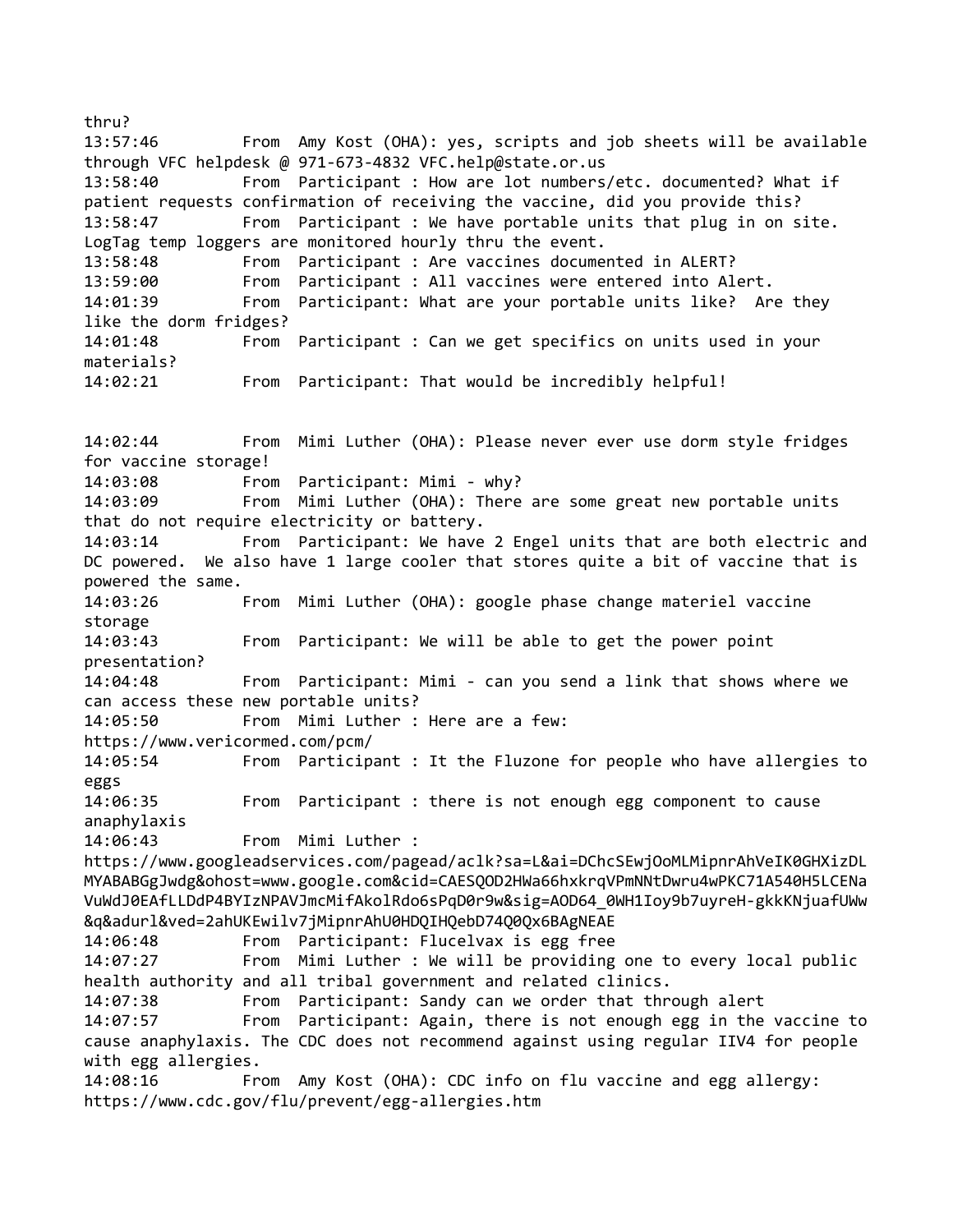14:08:48 From Participant : Matthew we still have patients that will have use the vaccine, Im just looking for options 14:09:38 From Participant: Flublok and flucelvax are great egg-free options. 14:10:23 From Participant : do we have to wait until our normal ordering window to draw down or just as soon as they are available? 14:10:38 From Participant: Erin can we order the Flublok or Flucelvax through alert 14:11:02 From Participant : Do we know how COVID vaccine is going to be distributed? Is it going to go through the state - and all of it or just the Medicaid/VFC/public clinic supply? 14:11:23 From Participant : Then why is the egg question even asked? 14:11:49 From Participant : If our clinic is set to auto-submit to ALERT as Private, can we get help adjusting to 'O' or do it manually after? 14:13:51 From Participant : General question: many are advocating for temperature taking as part of the screening process for a drive thru flu clinic. Thoughts? Recommendations? 14:15:09 From Nadine Gartner (Boost Oregon: Boost Oregon has FREE flu fact sheets for parents in English, Spanish, Russian & Ukrainian. If you'd like a stack, please email me - nadine@boostoregon.org 14:15:34 From Mimi Luther (OHA): Nadine! Many thanks. 14:16:07 From Amy Kost (OHA): To request flu pool doses please contact the VFC help desk VFC.help@state.or.us 14:18:06 From Participant: Nadine - are the Boost Oregon fact sheets available online somewhere? 14:18:59 From Nadine Gartner (Boost Oregon): They will be on our website we want to build a flu-specific page. www.boostoregon.org 14:19:25 From Nadine Gartner (Boost Oregon): I'm also happy to email PDFs of the fact sheets for folks to post on their websites and email to others 14:20:41 From Participant : Thanks Nadine. Greatly appreciated. 14:20:56 From Participant : Can a COVID positive person receive a flu vaccine? 14:20:57 From Participant : How do you recommend ordering vaccines for mass drive through vaccination? 14:22:00 From Participant : And the Covid vaccine will be free? 14:22:55 From Participant : So COVID vaccine could be given to anyone at no cost or just the target groups? 14:23:09 From Participant : @Erin - Thanks for this great information! When you say that flu vaccine is plentiful, is that also true for the available doses of seniors' flu vaccines (the over 65 version) 14:25:04 From Participant : I thought there was talk last year of having one flu dose for all, 6mo+. Are we still using the low dose this year? 14:25:20 From Participant: Is the CARES flu vaccine its own supply of vaccine, separate from flu pool? 14:25:46 From Participant : The adult IIV4 was approved for pediatric use in 2019; they cost the same as the old low dose. 14:26:03 From Dr. Bob Brunader: We never want to run out, so we order about twice what we think we will use at the drive thru, and then work with our local fire departments to administer the rest. 14:26:03 From Amy Kost : Here's the link for requesting flu pool vaccine.